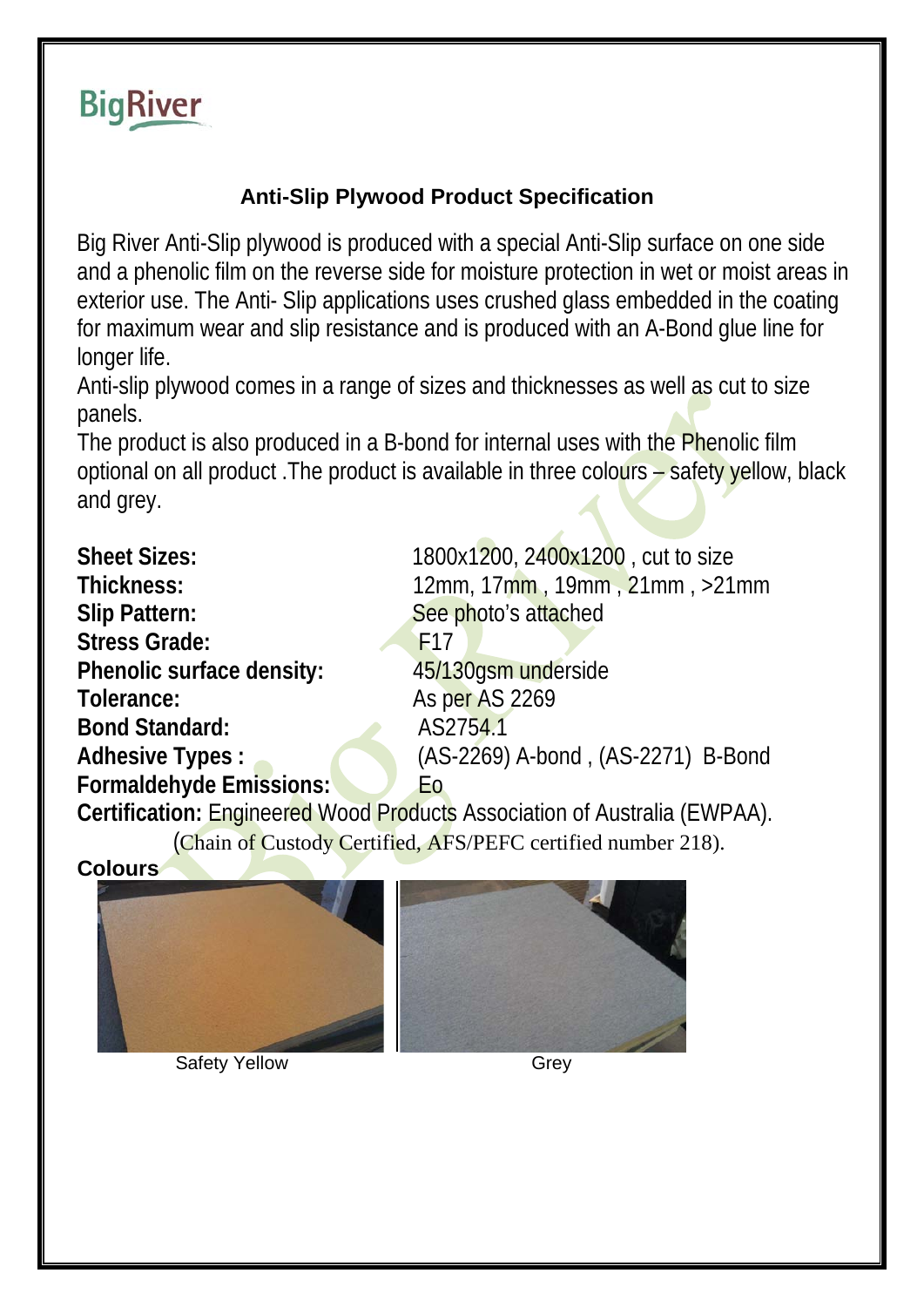

**Black** 

Other colours maybe available upon request pending order quantity.

## **Product Table**

|                             | A-bond          | <b>B-bond</b>     |
|-----------------------------|-----------------|-------------------|
| External use                | Yes             | <b>No</b>         |
| Internal use                | Yes             | Yes               |
| Phenolic film               | Yes             | optional          |
| Sealed edges                | Yes             | Yes               |
| <b>Strength Rating</b>      | F <sub>17</sub> | F <sub>17</sub>   |
| <b>Thicknesses</b>          | <b>All</b>      | All               |
| Dry surface slip tested     | Yes             | Yes               |
| Wet surface slip tested     | Yes             | Yes               |
| Pressure cleanable          | <b>Yes</b>      | With sealed edges |
| <b>Green Star Compliant</b> | Yes             | Yes               |
| <b>EWPAA certified</b>      | Yes             | Yes               |

|--|

| classification | pendulum mean BPN | <b>Risk of slip (wet Surface)</b> |  |
|----------------|-------------------|-----------------------------------|--|
| P5 (V)         | >54               | Very Low                          |  |
| P4(w)          | 45-54             | Low                               |  |
| P3 (X)         | 35-44             | Moderate                          |  |
| P2 (Y)         | 25-34             | High                              |  |
| P1(Z)          | $12 - 24$         | Very High                         |  |
| PO(Z)          | <12               | Very High                         |  |

Note: For further information refer to slip test certificate for product.